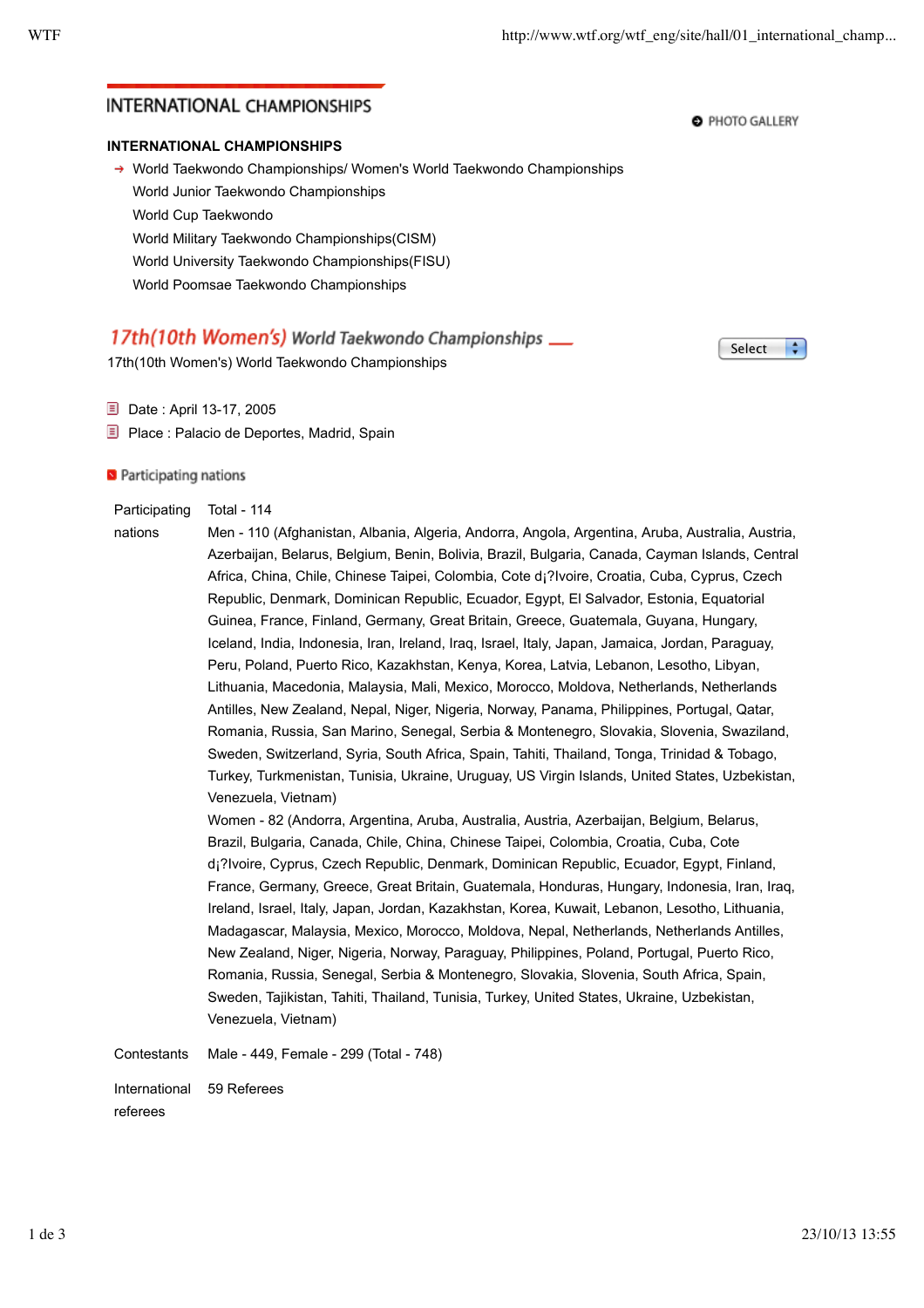| Arbitration           | Mr. Young Tae Kim, Korea        |
|-----------------------|---------------------------------|
| board                 | Mr. Kyu Seok Lee, Korea         |
|                       | Mr. Mario Mandel, Chile         |
|                       | Mr. El Hilali Driss, Morocco    |
|                       | Mr. Saki Pragalos, Greece       |
|                       | Mr. Rene Bundely, Switzerland   |
| Technical<br>Delegate | Mr. Sung Chon Hong, Philippines |

### Medal Tally by nation

|                |               | Male |                |              |                | Female               |               |                |                |
|----------------|---------------|------|----------------|--------------|----------------|----------------------|---------------|----------------|----------------|
|                | Nation        |      | G              | $\mathbf S$  | $\sf B$        | Nation               | ${\mathsf G}$ | $\mathbf S$    | B              |
| $\mathbf{1}$   | Korea         |      | $\overline{4}$ | $\mathbf{1}$ | $\mathbf{1}$   | Korea                | 3             | $\overline{2}$ | $\mathbf{1}$   |
| $\overline{2}$ | <b>USA</b>    |      | $\overline{2}$ |              |                | Spain                | $\mathbf 1$   | $\mathbf{1}$   | $\overline{2}$ |
| 3              | Iran          |      | $\mathbf{1}$   | $\mathbf{3}$ | $\mathbf{1}$   | <b>USA</b>           | 1             |                | $\mathbf{1}$   |
|                | Spain         |      | 1              | $\mathbf 1$  | $\overline{2}$ | China                | $\mathbf{1}$  |                | $\mathbf{1}$   |
|                | Russian       |      |                | 1            | $\mathbf{1}$   | <b>Brazil</b>        | 1             |                |                |
|                | <b>Brazil</b> |      |                | 1            |                | Mexico               | $\mathbf{1}$  |                |                |
|                | Morocco       |      |                | $\mathbf{1}$ |                | France               |               | 1              |                |
|                | France        |      |                |              | $\mathbf{1}$   | Turkey               |               | 1              |                |
|                | Mexico        |      |                |              | $\mathbf{1}$   | <b>Great Britain</b> |               | 1              |                |
|                | Turkey        |      |                |              | $\mathbf{1}$   | Puerto Rico          |               | 1              |                |
|                | Australia     |      |                |              | $\mathbf{1}$   | Chinese Taipei       |               | $\mathbf{1}$   |                |
|                | Thailand      |      |                |              | $\mathbf{1}$   | Canada               |               |                | $\overline{2}$ |
|                | Israel        |      |                |              | $\mathbf{1}$   | Australia            |               |                | $\mathbf{1}$   |
|                | Italy         |      |                |              | $\mathbf{1}$   | Thailand             |               |                | $\mathbf{1}$   |
|                | Japan         |      |                |              | $\mathbf{1}$   | Austria              |               |                | $\mathbf{1}$   |
|                | Netherlands   |      |                |              | $\mathbf{1}$   | Belgium              |               |                | $\mathbf{1}$   |
|                | Venezuela     |      |                |              | 1              | Croatia              |               |                | $\mathbf{1}$   |
|                | Vietnam       |      |                |              | $\mathbf{1}$   | Cuba                 |               |                | $\mathbf{1}$   |
|                |               |      |                |              |                | Egypt                |               |                | $\mathbf{1}$   |
|                |               |      |                |              |                | Germany              |               |                | $\mathbf{1}$   |
|                |               |      |                |              |                | Senegal              |               |                | $\mathbf{1}$   |
|                |               |      | 8              | 8            | 16             |                      | 8             | 8              | 16             |
|                |               |      |                |              |                |                      |               |                |                |

### ID List of medal winners

| Weight | Rank |             | Male | Female      |               |  |             |
|--------|------|-------------|------|-------------|---------------|--|-------------|
|        |      | Name        |      | Nationality | Name          |  | Nationality |
| Fin    |      | JIN-HEE KIM |      | Korea       | ASENSIO BELEN |  | Spain       |